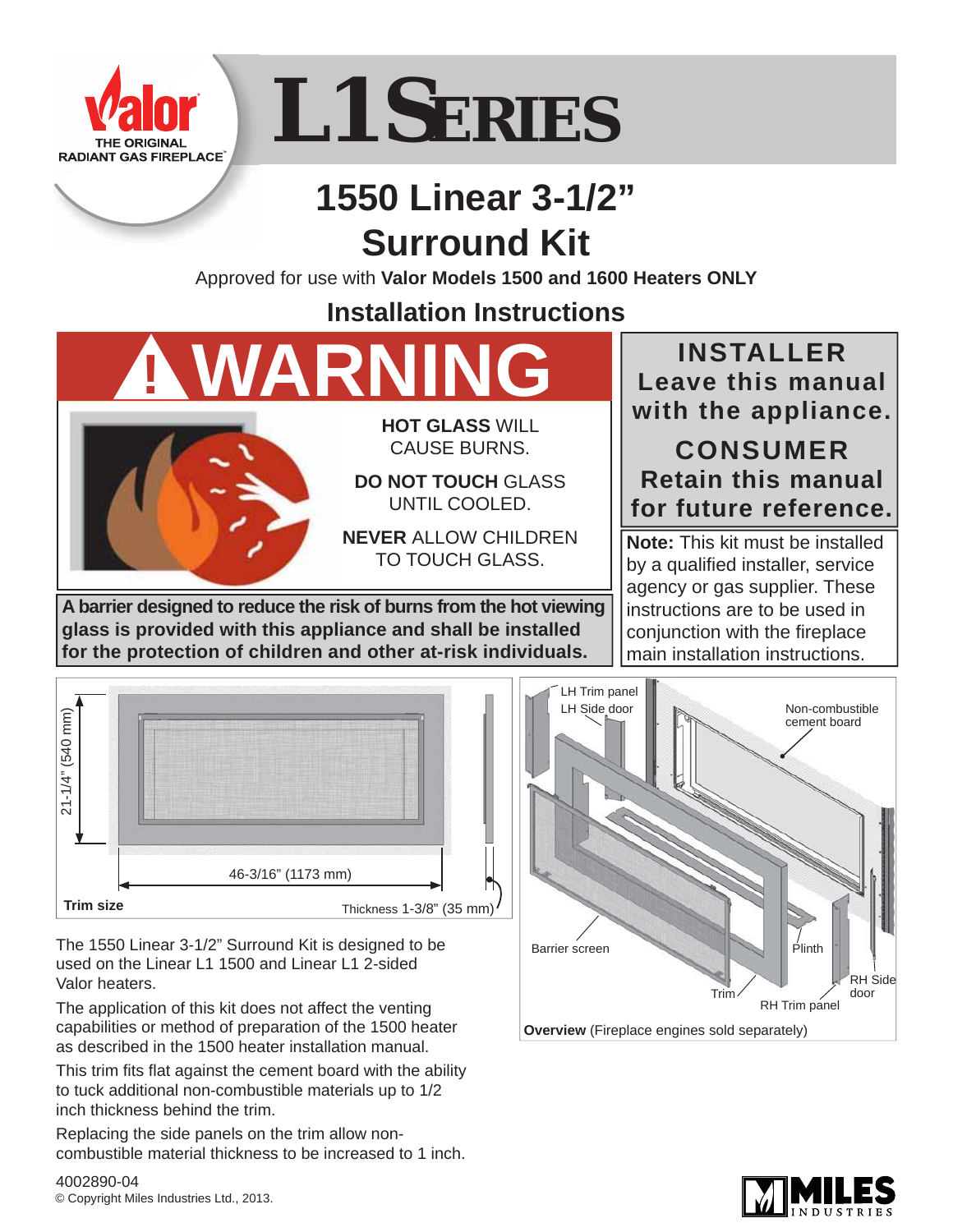#### **Considerations—fi nish wall thickness**

This trim can be adjusted according to the thickness of the non-combustible wall finish. Two options of installation can be used:

- Wall thickness on top of cement board of 0-1/2". For this option, the trim can be installed as it comes out of the box. Follow installation steps in the next section *Installation*.
- Wall thickness on top of cement board of 1/2"-1". For this option, the side panels on the trim must be removed and the extension panels supplied with this kit must be installed. Proceed to the following steps before the installation.



#### **Trim Preparation**

- 1. From the rear of the trim, remove the 6 fixing nuts (3 per side) retaining the side panels to the trim. Recycle these panels as they will no longer be required.
- 2. Position the extension panels on the rear of the trim and fix them with the 6 nuts (3 per side).





1. Locate trim inside perimeter of 'window' aperture flanges, press firmly against finished face of wall.



2. Select a pre punched hole and secure trim using 4 no 8 screws.



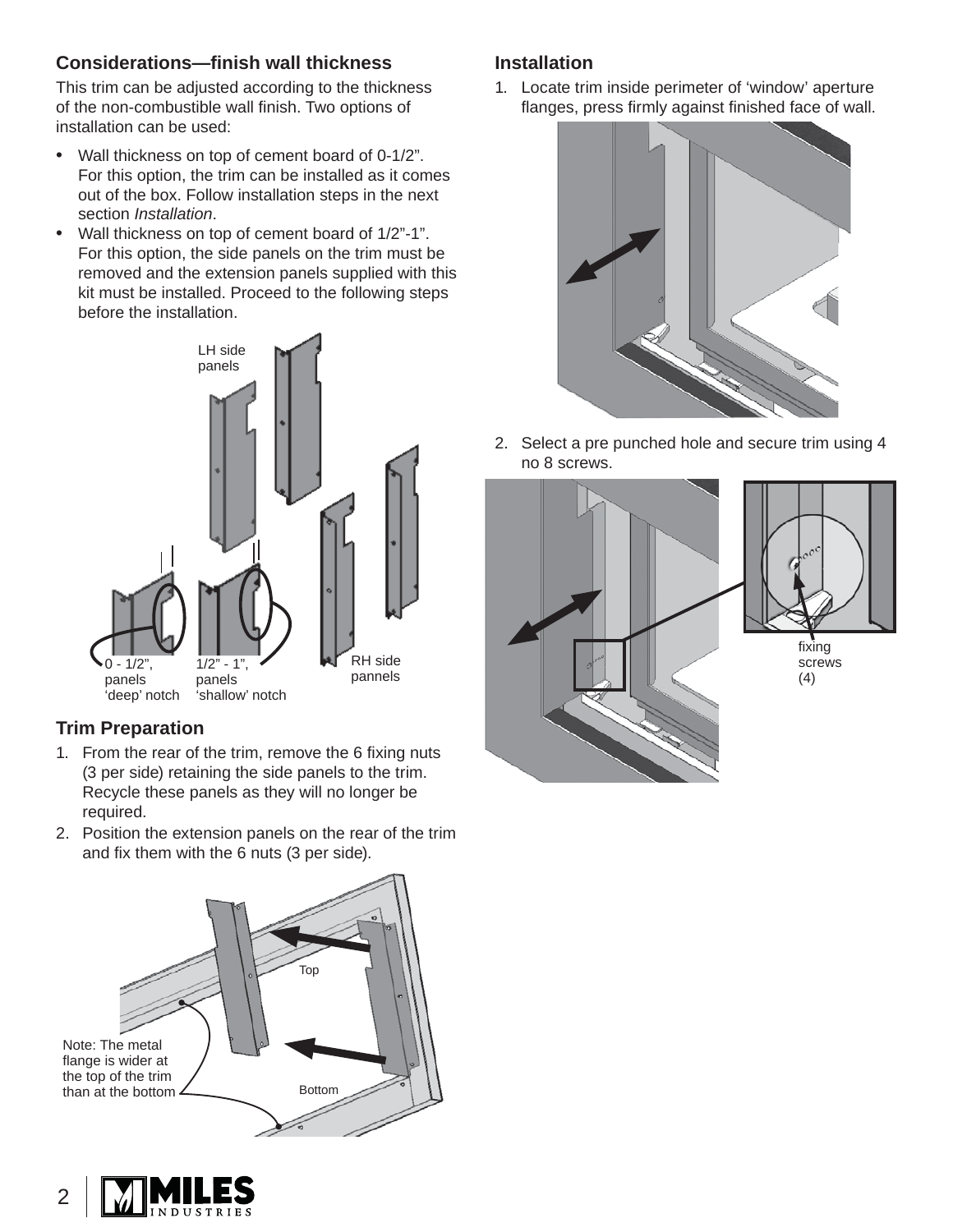3. Position plinth in space between glass and trim, locate ends onto end support. Ensure plinth is level with trim.

#### **Notes :**

- The opening in the plinth should be oriented as shown below to allow air to enter while obstructing any view through the opening.

- Each end of the plinth has a rounded notch opening to insert the tab of the side doors.

- The bottom edge of the trim is more or less visible depending of the thickness of the wall finish under the trim.





Trim directly on the finished cement board



Trim on 1" thick wall finish

4. Identify left hand door and its orientation according to the images below.





- 5. Locate hinge pin into upper hole.
- 6. Lower door hinge pin into the notch at the end of the plinth.



7. Repeat for right hand door.

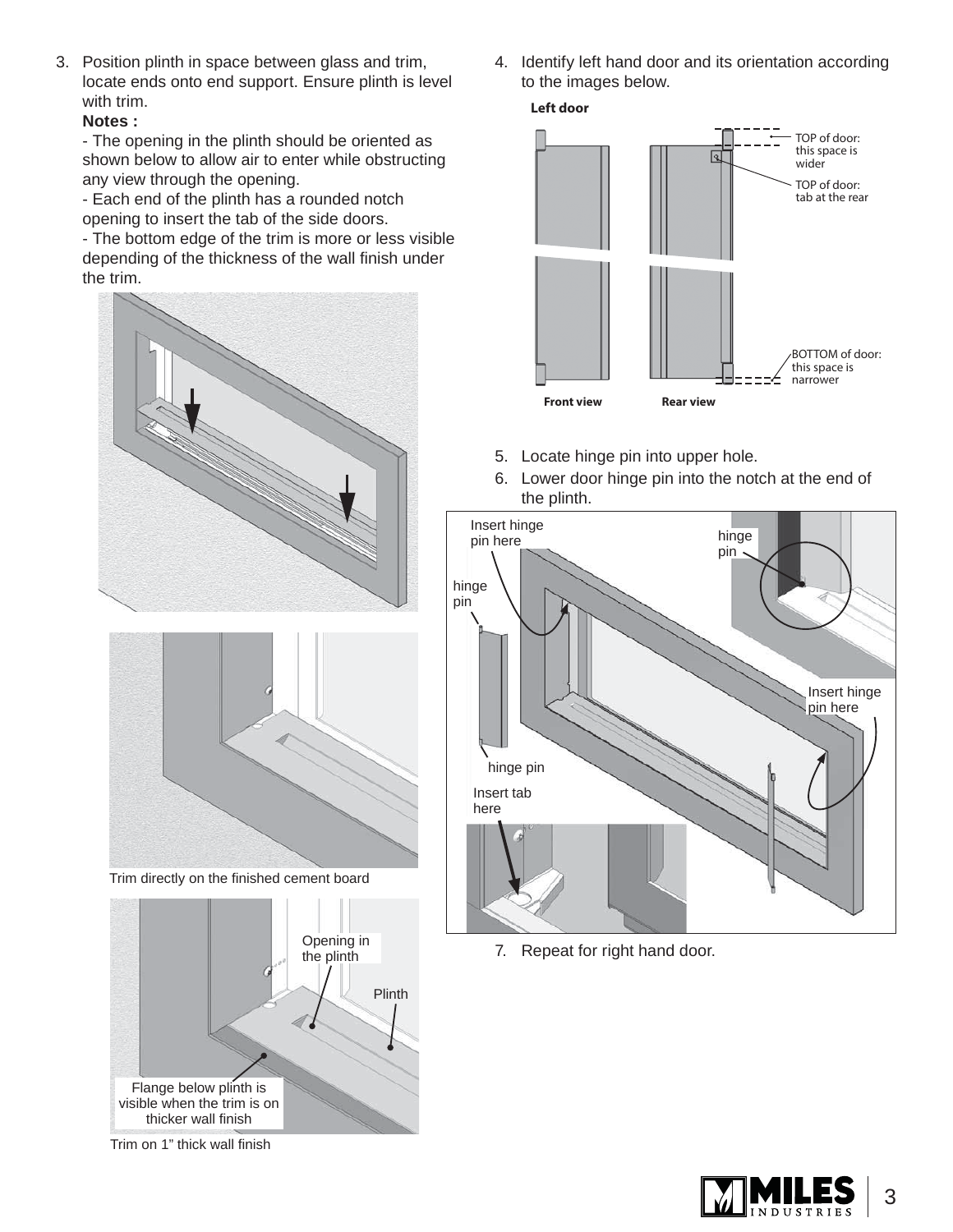#### **Installation of the barrier screen**

1. Position the screen so the lock-in levers are at the top rear of the screen.



**Front view**

2. Hook the bottom of the screen to the bottom edge of the trim's front plate as indicated.



3. Lift the levers as indicated and push the screen against the trim.



4. While holding the screen, rotate the lock-in levers so that they hook onto the trim, then slide the levers inwards to secure the screen to the trim as indicated.

**Note:** The levers hook in the slots of trim's top return edge.



5. Verify that the screen is properly hooked to the trim and secure.



#### **Removing the screen**

The barrier screen will need to be removed to access the fireplace controls or for maintenance.

To remove the screen, slide the lock-in levers at the top of the screen outwards and up so they disengage from the trim, then lift the screen out.

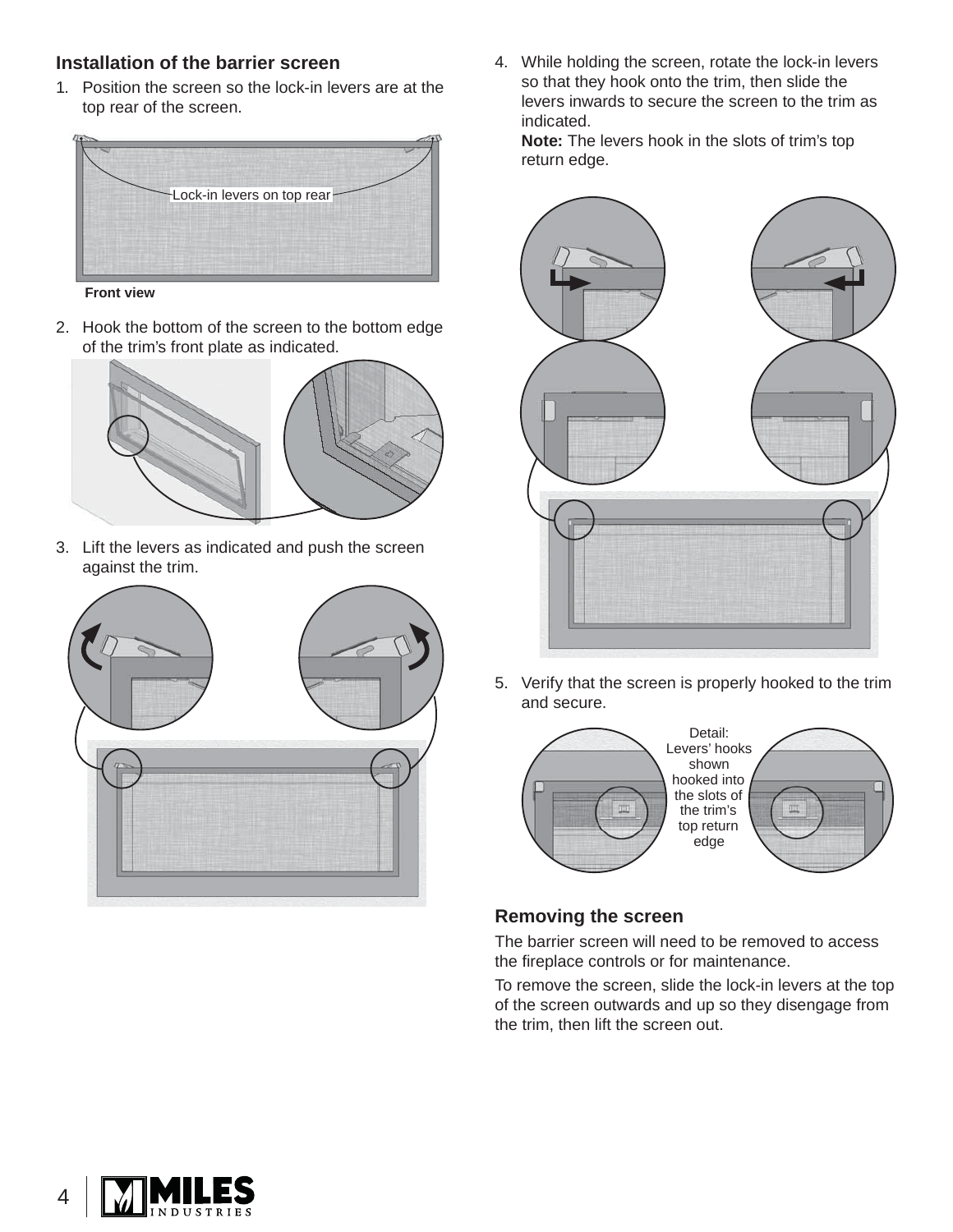#### **Maintenance**

To clean the fireplace trim, use mild soap and water. To clean the barrier screen, dust with a soft brush.

**If the barrier becomes damaged, the barrier shall be replaced with the manufacturer's barrier for this appliance.**

To clean the window and ceramics inside the firebox, consult the *Owner's Information* section of the *Installation and Owner's Manual* supplied with the fireplace.

#### **DO NOT CLEAN THE GLASS WINDOW WITH AMMONIA!**

## **WARNING ! WARNING**

**DO NOT TOUCH THE BARRIER SCREEN OR FIREPLACE WHILE THEY ARE HOT!** Let the fireplace cool first before cleaning it.

**FOR SAFETY PURPOSE, ensure the barrier screen is re-installed on the fireplace front after maintenance if it has been removed.** 

|                          | <b>Description</b>               | <b>Part Numbers</b>   |                        |                        |  |  |
|--------------------------|----------------------------------|-----------------------|------------------------|------------------------|--|--|
|                          |                                  | <b>Black</b><br>(LSB) | <b>Bronze</b><br>(LSZ) | <b>Nickel</b><br>(LSP) |  |  |
|                          | LH door assembly                 | 4002957AZ             | 4002957AZ              | 4002957AZ              |  |  |
| 2                        | RH door assembly                 | 4002959AZ             | 4002959AZ              | 4002959AZ              |  |  |
| 3                        | LH side panel (extended version) | 4003090AZ             | 4003090AZ              | 4003090AZ              |  |  |
| $\overline{\mathcal{A}}$ | RH side panel (extended version  | 4003091AZ             | 4003091AZ              | 4003091AZ              |  |  |
| 5                        | Plinth                           | 4002929AZ             | 4002929AZ              | 4002929AZ              |  |  |
| 6                        | Trim frame                       | 4002920               | 4002920BR              | 4002920P               |  |  |
| 7                        | Barrier screen                   | 4003282               | 4003282                | 4003282                |  |  |
|                          | #8 x 3/8 black screws $(4)$      | 100A757               | 100A757                | 100A757                |  |  |

#### **Repair Parts List**



Because our policy is one of constant development and improvement, details may vary slightly from those given in this publication.

Designed and Manufactured by / for **Miles Industries Ltd.** 190 – 2255 Dollarton Highway, North Vancouver, B.C., CANADA V7H 3B1 Tel. 604-984-3496 Fax 604-984-0246 **www.valorfi replaces.com**

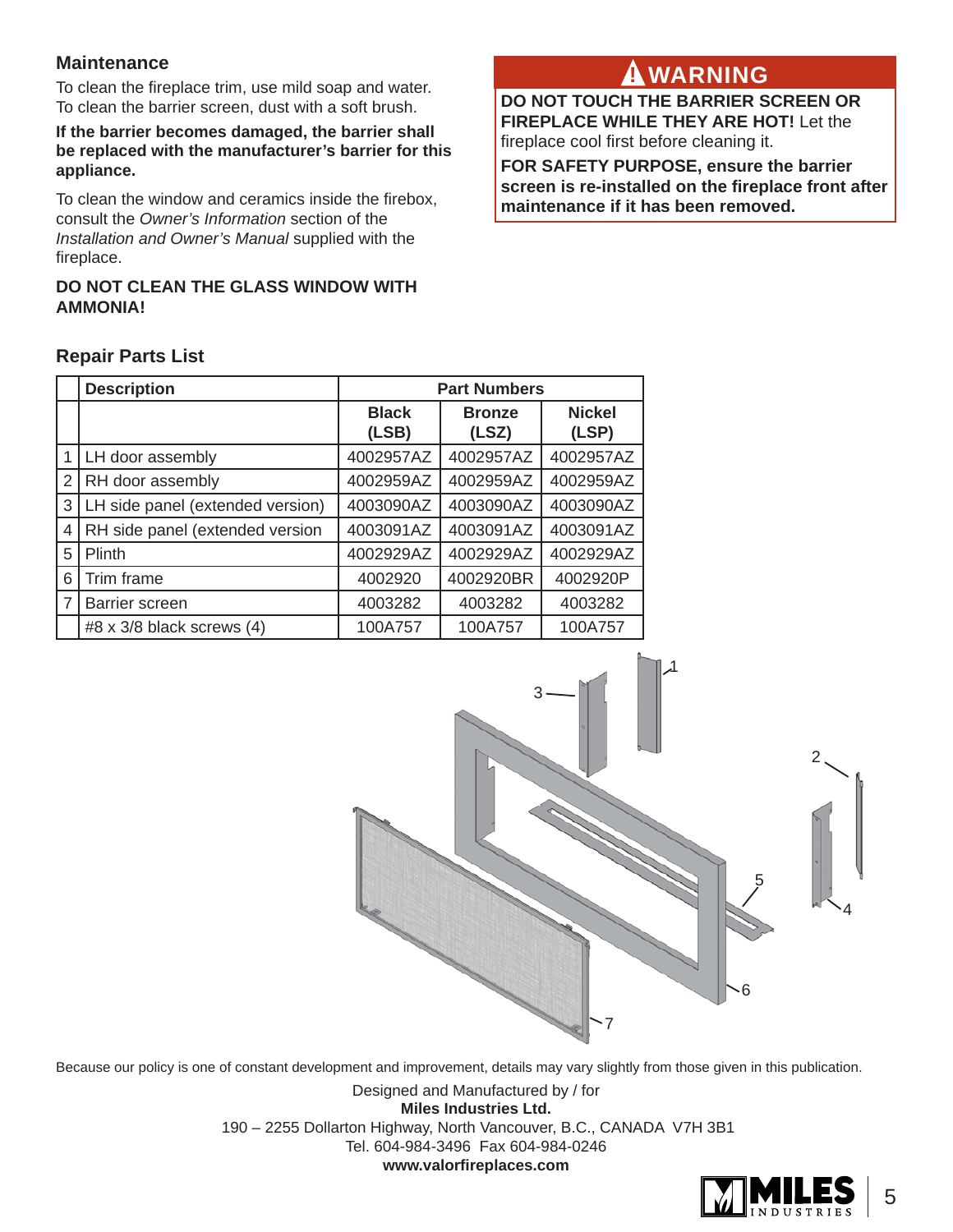

# **SÉRIE L1**

# **Bordure Linear 3-1/2" 1550**

**Homologuée pour utilisation avec les foyers Valor 1500 et 1600 SEULEMENT**

**Directives d'installation**

**! AVERTISSEMENT**



UNE SURFACE VITRÉE CHAUDE PEUT **CAUSER DES BRÛLURES**.

**LAISSEZ REFROIDIR** LA SURFACE VITRÉE AVANT D'Y TOUCHER.

**NE PERMETTEZ JAMAIS** À UN ENFANT DE TOUCHER LA SURFACE VITRÉE.

**Une grille de protection conçue pour réduire les risques de brûlures sur la vitre chaude de la fenêtre est fournie avec cet appareil et doit être installée pour la protection des enfants et autres individus à risques.**

**INSTALLATEUR : Laissez cette notice avec l'appareil. CONSOMMATEUR : Conservez cette notice pour consultation ultérieure.**

La Bordure Linear 3-1/2" 1550 est conçue pour installer sur les foyers Valor Linear L1 1500 et L1 à 2 côtés 1600.

L'installation de ce kit n'affecte pas l'évacuation ou méthode de préparation du foyer 1500 tel que décrit dans le guide d'installation du foyer.

Cette bordure peut être installée directement sur le panneau de béton incombustible ou sur un matériau de finition incombustible jusqu'à 1/2 pouce (13 mm) d'épaisseur couvrant le panneau de béton. L'épaisseur peut-être augmentée à 1 pouce (26 mm) en remplaçant les panneaux des côtés de la bordure (inclus).



**Notes :** Ce kit doit être installé par un installateur qualifié, une agence de service ou un fournisseur de gaz. Ces directives doivent être utilisées en conjonction avec les directives d'installation du foyer fournies avec les foyers indiqués ci-dessus.





6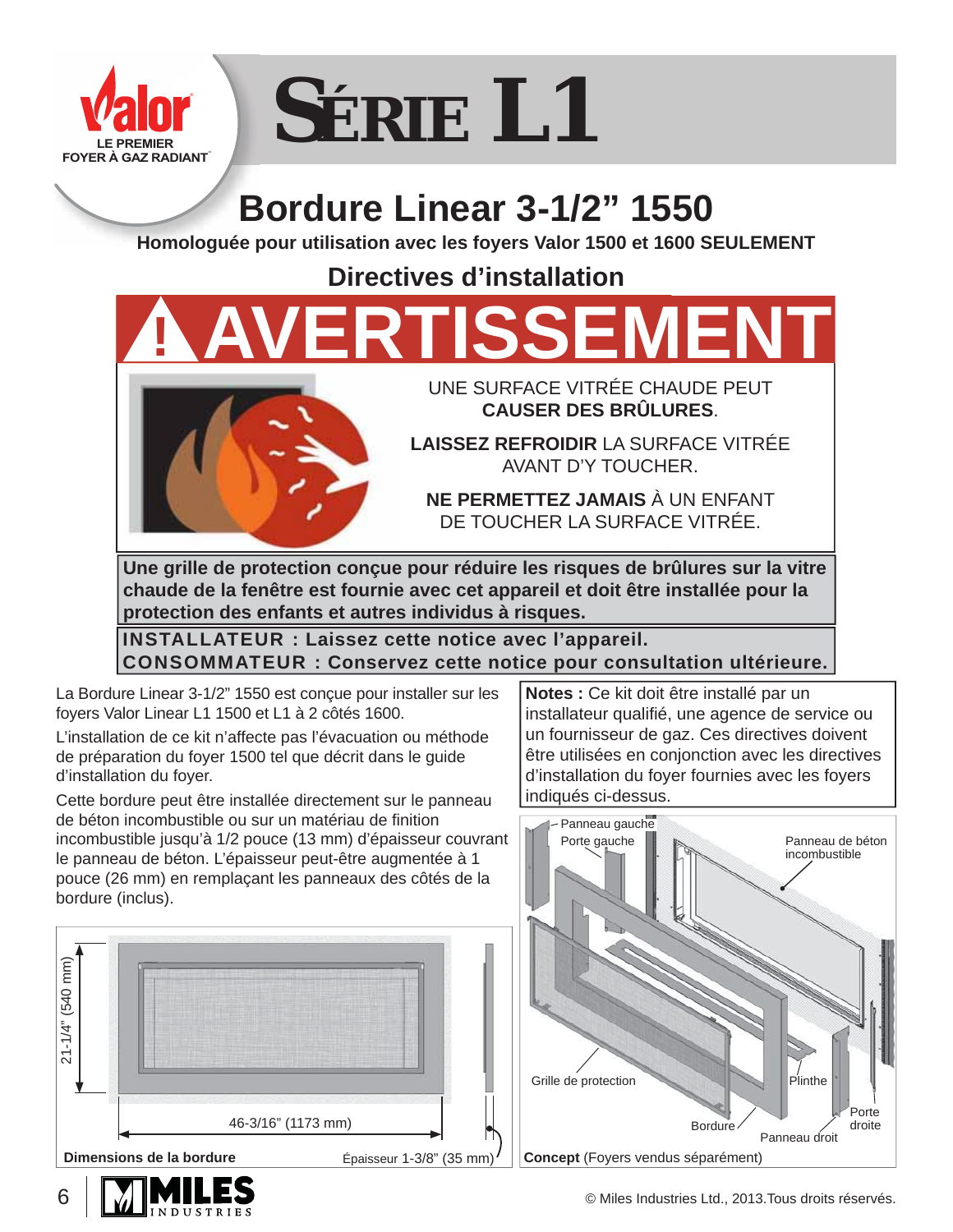#### **Considérations—épaisseur de la fi nition du mur**

Cette bordure est ajustable selon l'épaisseur du mur incombustible fini. Deux options d'installation sont offertes :

- Épaisseur du mur par-dessus le panneau de béton de 0 à 1/2 pouce (0-13 mm). Pour cette option, la bordure peut être installée sans qu'il soit nécessaire de la modifier. Passez directement à la section *Installation*.
- Épaisseur du mur par-dessus le panneau de béton de 1/2 pouce à 1 pouce (13-26 mm). Pour cette option, les panneaux de côtés de la bordure doivent être remplacés par les panneaux d'extension fournis avec le kit. Suivez les étapes ci-dessous.



#### **Préparation de la bordure**

- 1. De l'arrière de la bordure, enlevez les 6 écrous (3 de chaque côté) retenant les deux panneaux des côtés. Recyclez ces panneaux car ils ne sont plus nécessaires.
- 2. Placez les panneaux d'extension sur la bordure tel qu'indiqué et fixez-les avec les 6 écrous (3 de chaque côté).



#### **Installation**

1. Placez la bordure dans le périmètre de l'ouverture du foyer et poussez-la fermement contre la surface du mur fini.



2. Sélectionnez un trou de fixation et fixez la bordure au foyer à l'aide de 4 vis nº 8.





Vis de fixation  $(4)$ 

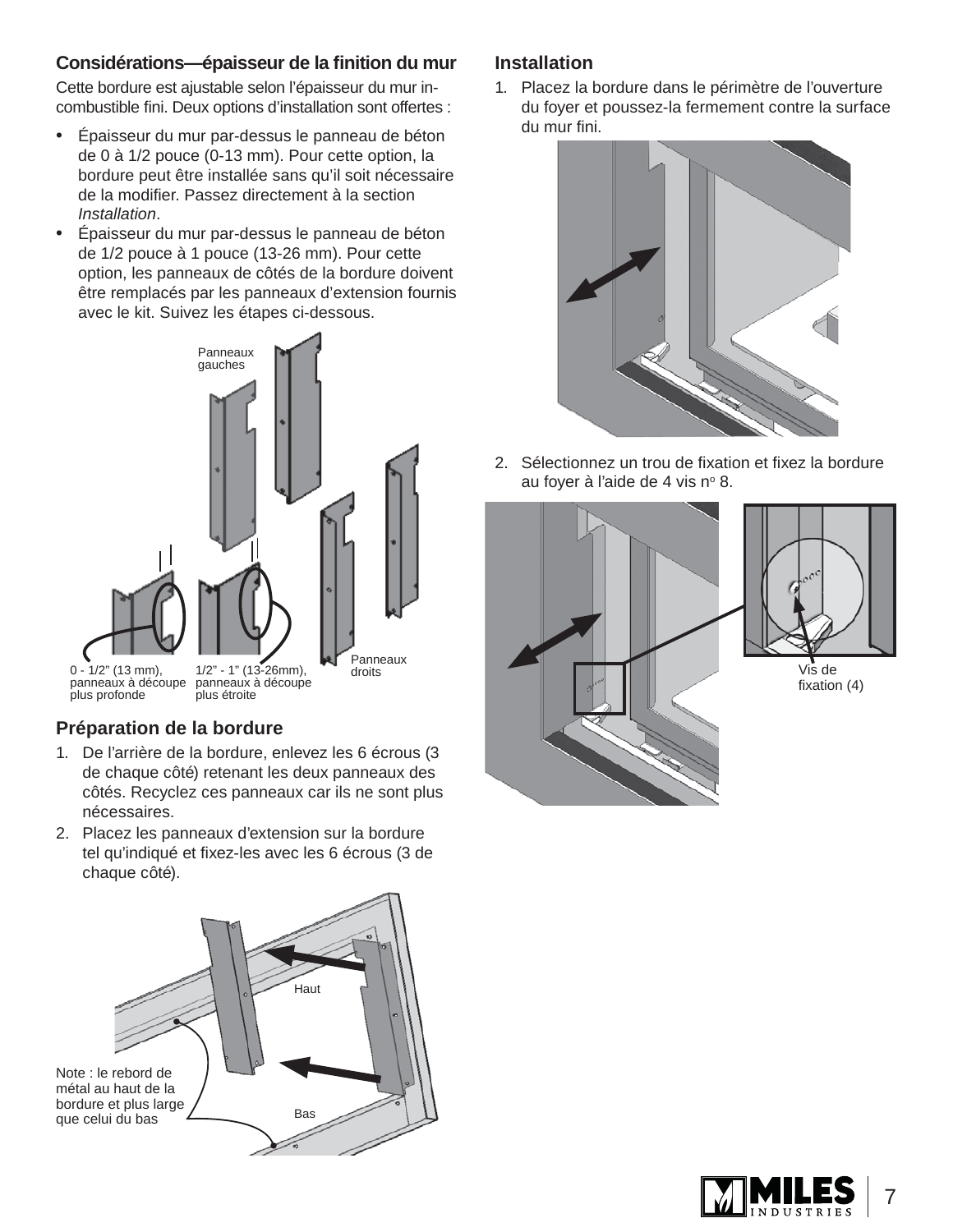3. Placez la plinthe dans l'espace entre la fenêtre et la bordure. La plinthe repose sur le rebord au bas de la bordure; assurez-vous que le bord de la plinthe est égal au bord de la bordure. **Notes :**

- L'ouverture dans la plinthe doit être orientée tel qu'indiqué ci-dessous afin de permettre l'entrée d'air tout en cachant l'intérieur de l'appareil.

- L'espace arrondi dans le coin permet l'installation des portes des côtés.

- Le rebord au bas de la bordure est plus ou moins visible selon l'épaisseur de la finition du mur.





Bordure sur panneau de béton fini



Bordure sur finition de 1 po d'épaisseur

8 NDUSTRI 4. Identifiez la porte gauche et son orientation selon les images ci-dessous.





- 5. Insérez la cheville dans le trou du haut de l'ouverture du foyer.
- 6. Poussez la porte vers le haut et insérez la cheville du bas dans le trou au bout de la plinthe.



7. Répétez avec la porte droite.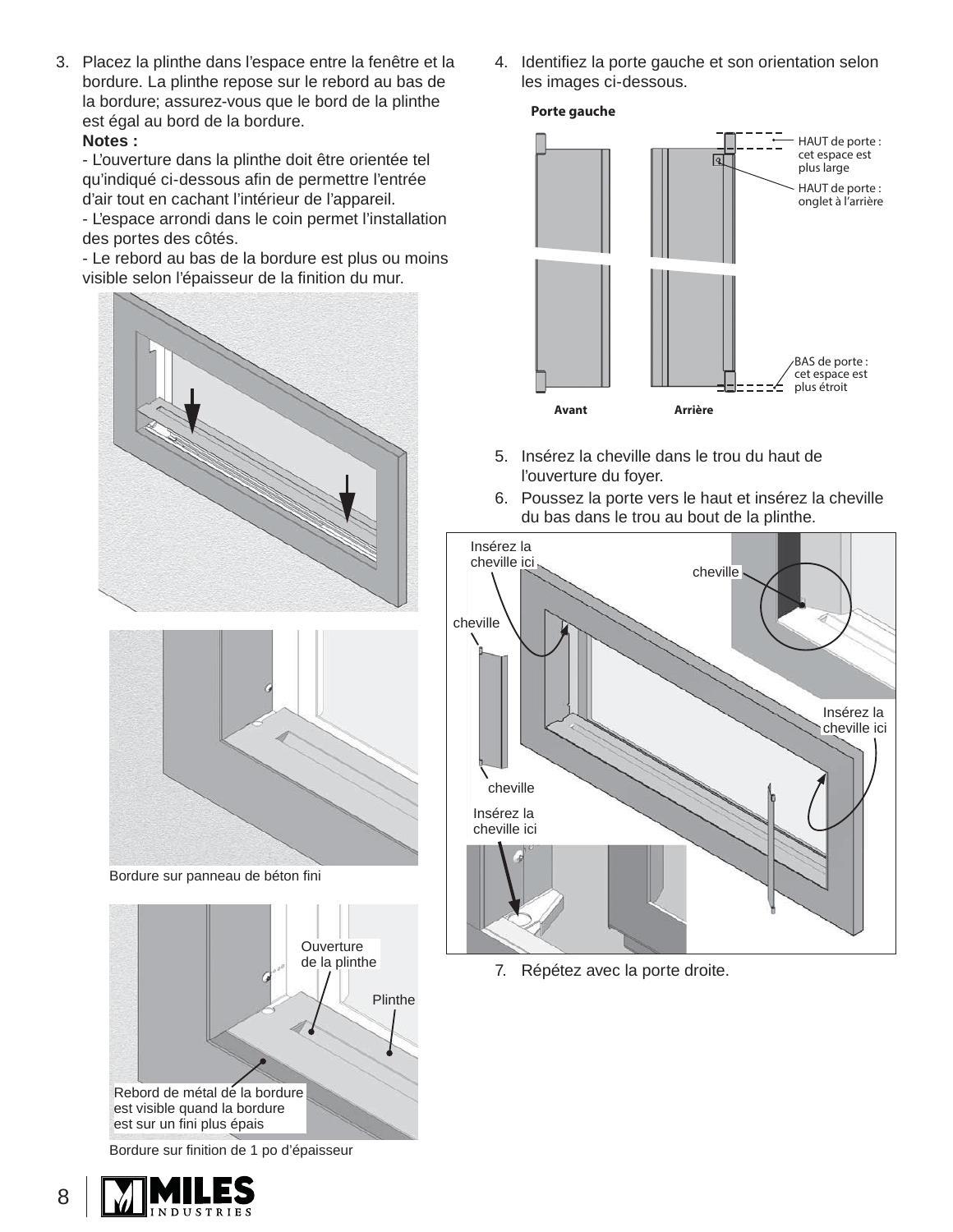#### **Installation de la grille de protection**

1. Placez la grille de façon à ce que les leviers de verrouillage se trouvent en haut, à l'arrière.



**Devant**

2. Accrochez la base de la grille sur le rebord de la façade de la bordure tel qu'indiqué.



3. Pivotez les leviers de verrouillage tel qu'indiqué et poussez la grille contre la bordure.



4. Tout en tenant la grille, pivotez les leviers vers le bas et ensuite vers le centre de la grille afin de verrouiller la grille en place tel qu'indiqué. **Note :** Les leviers s'accrochent dans les fentes du rebord supérieur de la bordure.



5. Assurez-vous que la grille soit bien verrouillée en place.



#### **Enlèvement de la grille de protection**

La grille doit être enlevée pour avoir accès aux commandes du foyer ou pour l'entretien.

Pour enlever la grille, glissez les leviers de verrouillage d'abord vers les côtés et pivotez-les vers le haut pour décrochez la grille. Soulevez la grille.